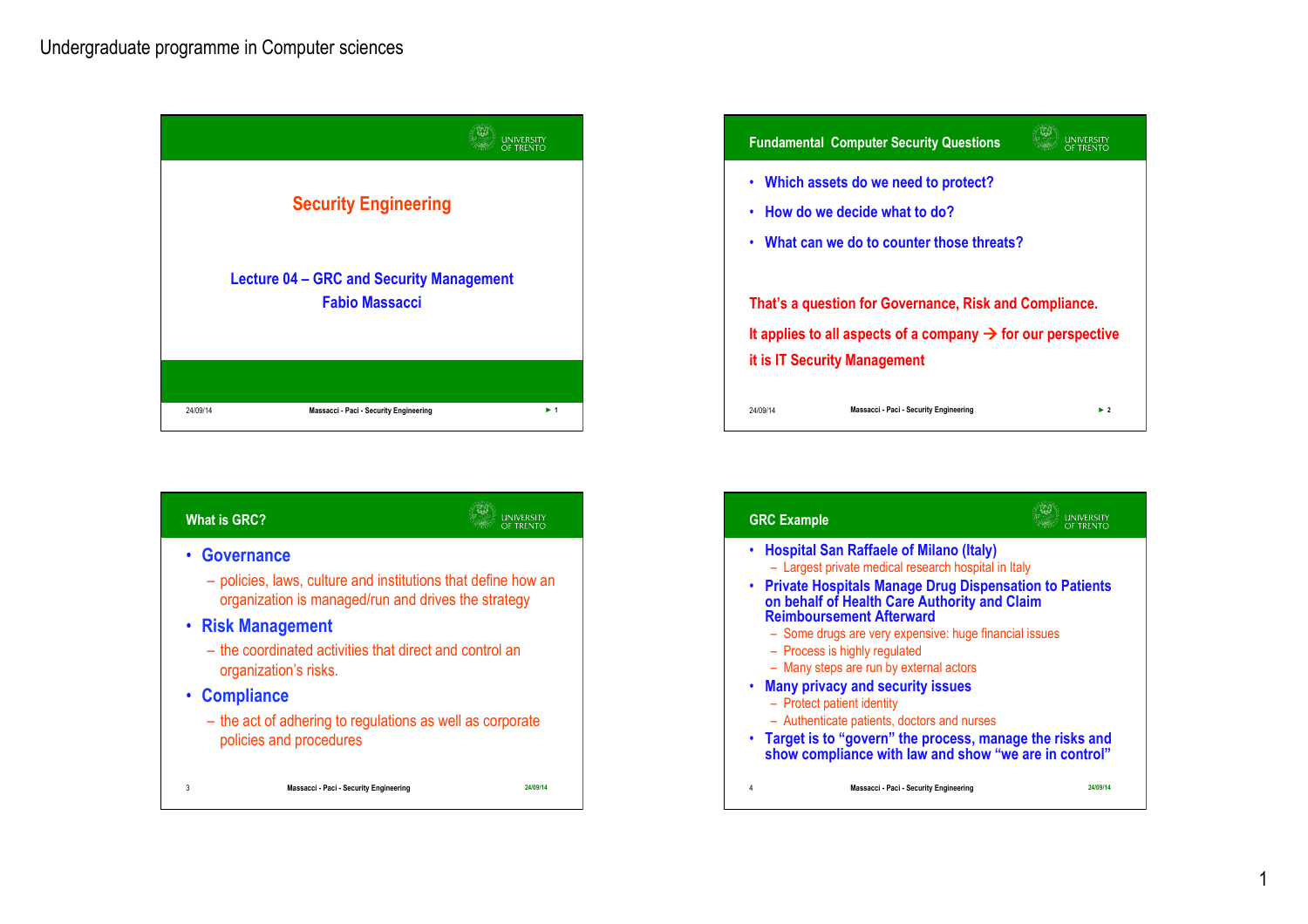

|          | <b>What is Security Management?</b>                                                                                                                       | LINIVERSITY |
|----------|-----------------------------------------------------------------------------------------------------------------------------------------------------------|-------------|
|          | It is a process used to achieve and maintain<br>appropriate levels of confidentiality, integrity,<br>availability, accountability, authenticity inside an |             |
|          | organization                                                                                                                                              |             |
| 24/09/14 | Massacci - Paci - Security Engineering                                                                                                                    |             |



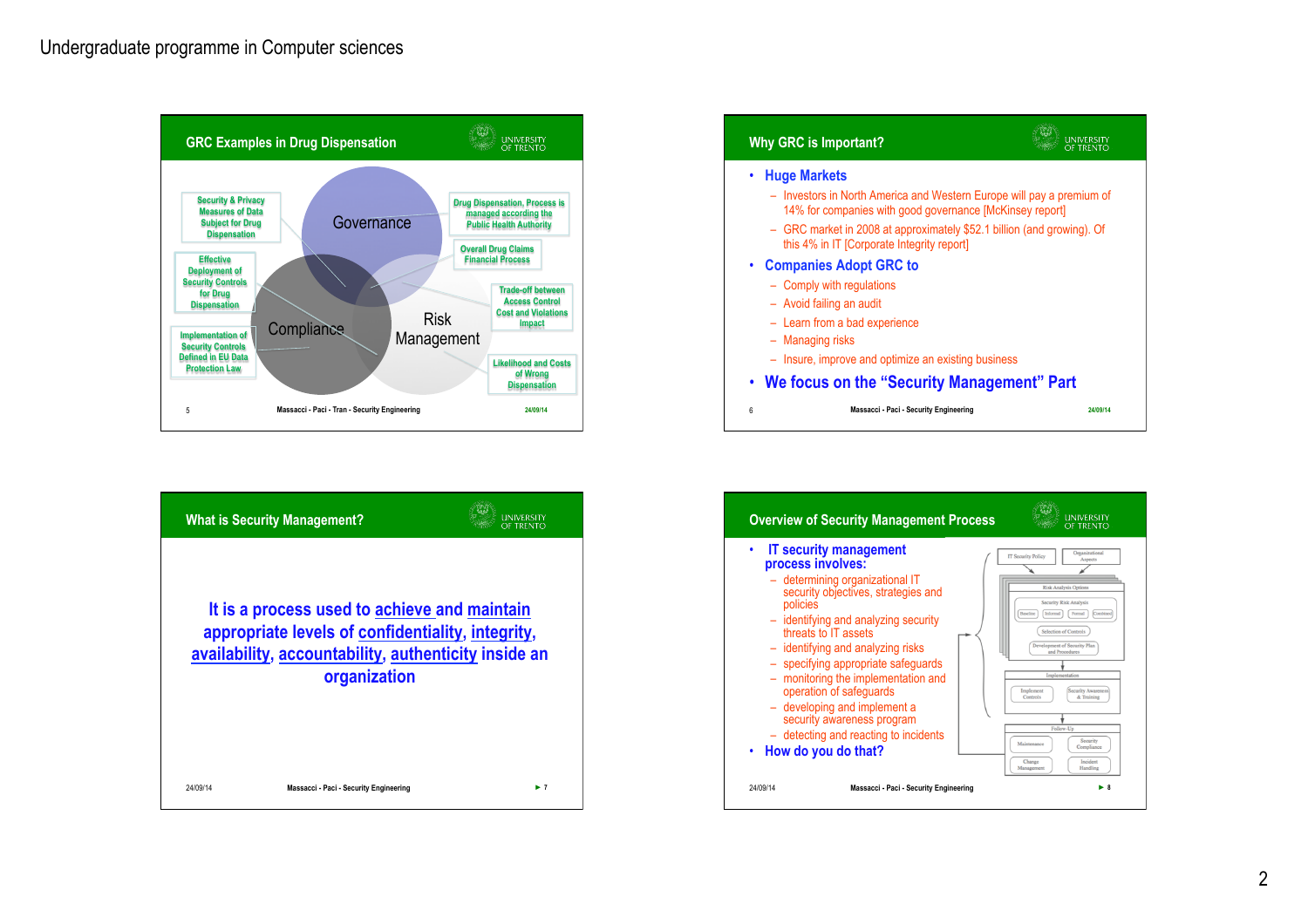





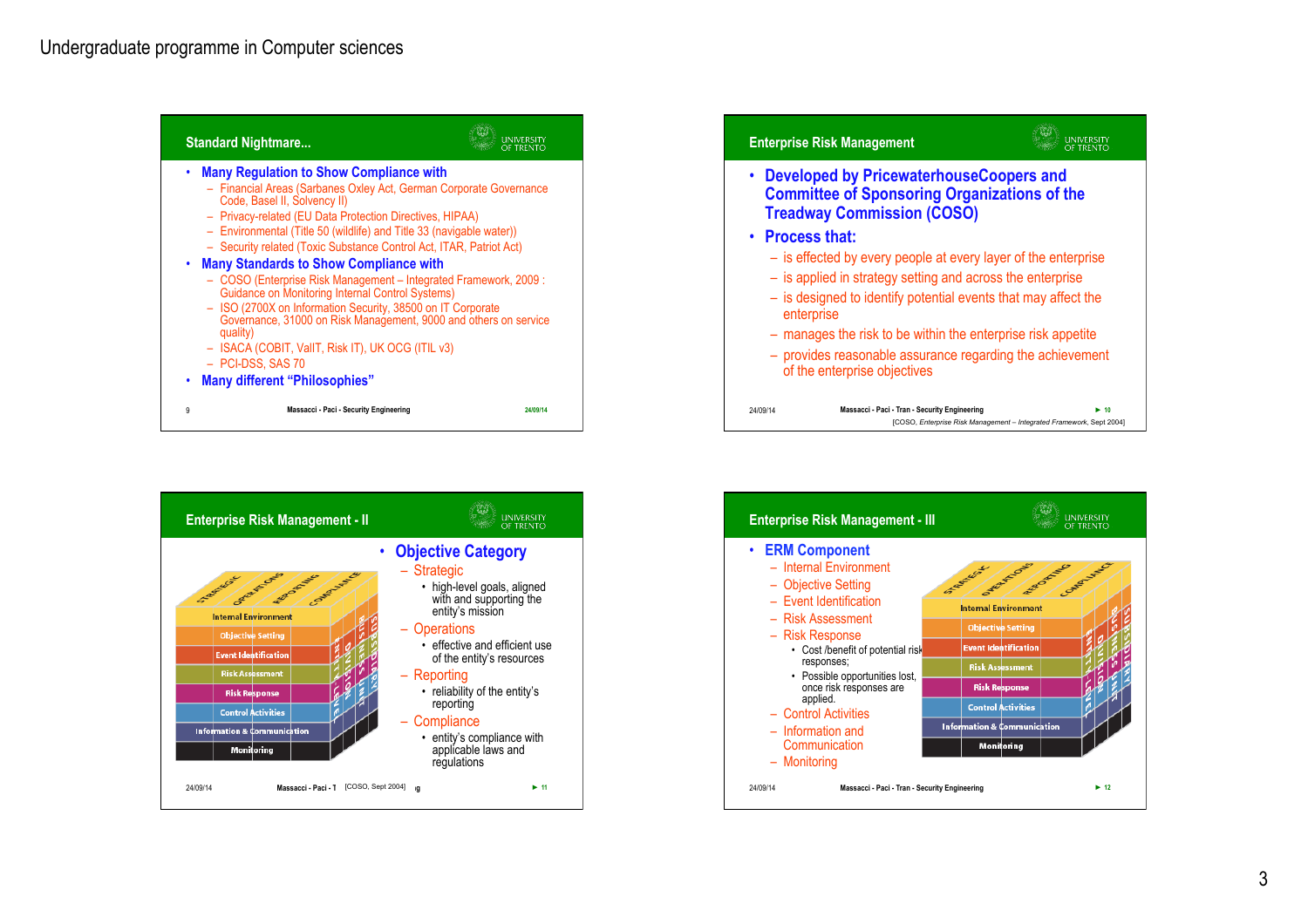





| <b>COBIT</b>                          |                                                                                                                                                                                          |                                                                       |
|---------------------------------------|------------------------------------------------------------------------------------------------------------------------------------------------------------------------------------------|-----------------------------------------------------------------------|
| • Control Objective                   | - statement to protect the quality-attribute of business (i.e.,<br>because of risks or required by regulatory requirements)<br>• Hide personal information from the reimbursement report |                                                                       |
| • Control Process                     |                                                                                                                                                                                          |                                                                       |
|                                       | - a process to achieve the control objective                                                                                                                                             | • Remove personal data (Name, Tax Code) from the reimbursement report |
| • Control Activity                    |                                                                                                                                                                                          |                                                                       |
|                                       | really be implemented and measured)                                                                                                                                                      | - a means/action to achieve a control objective (the one that can     |
| • Key Goal and Performance Indicators |                                                                                                                                                                                          |                                                                       |
|                                       | in implementing our processes (KPI)<br>• Number of reports without personal data                                                                                                         | - Measure how good we are in achieving our objectives (KGI) and       |
| 16                                    | Massacci - Paci - Tran - Security Engineering                                                                                                                                            | 24/09/14                                                              |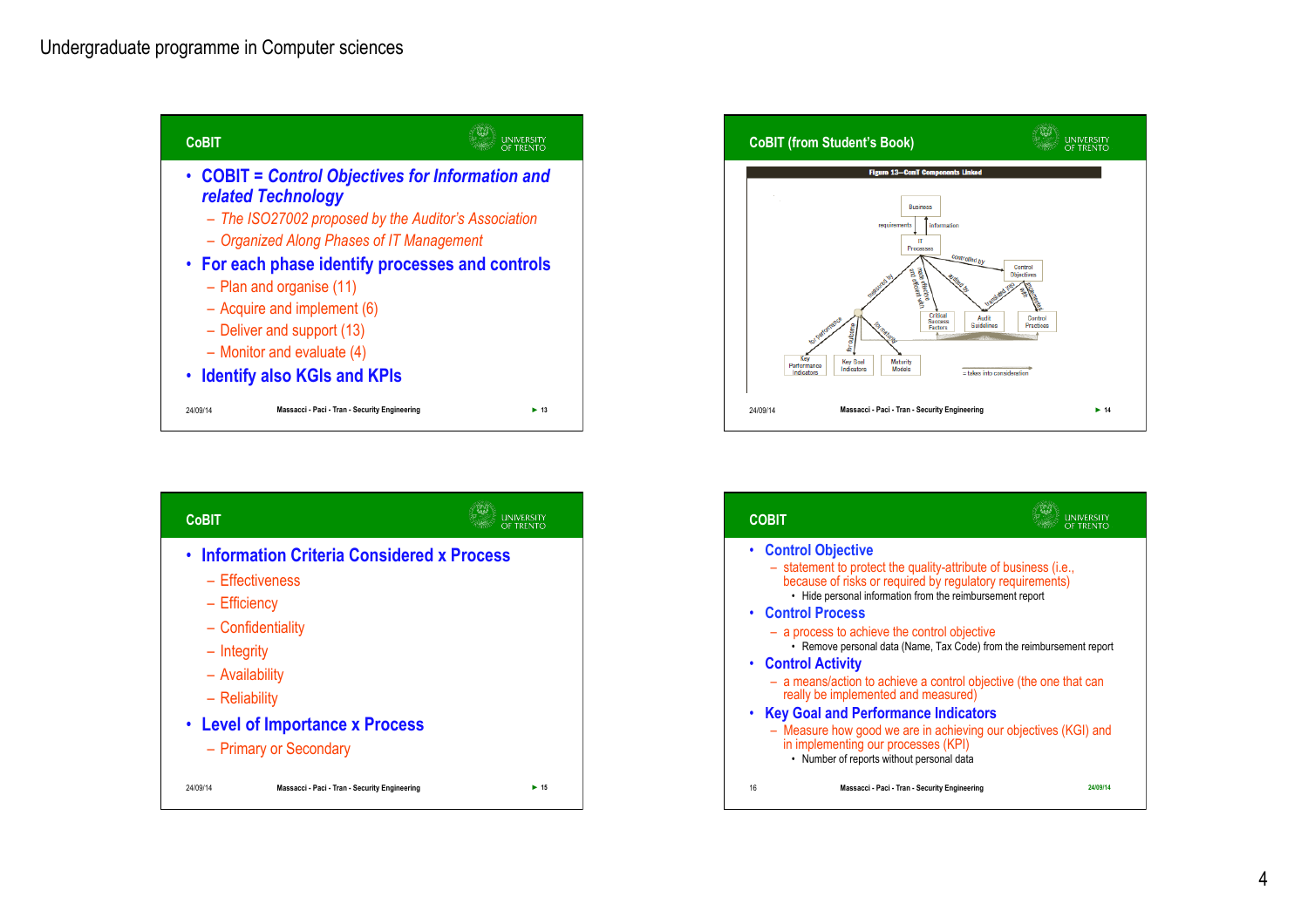





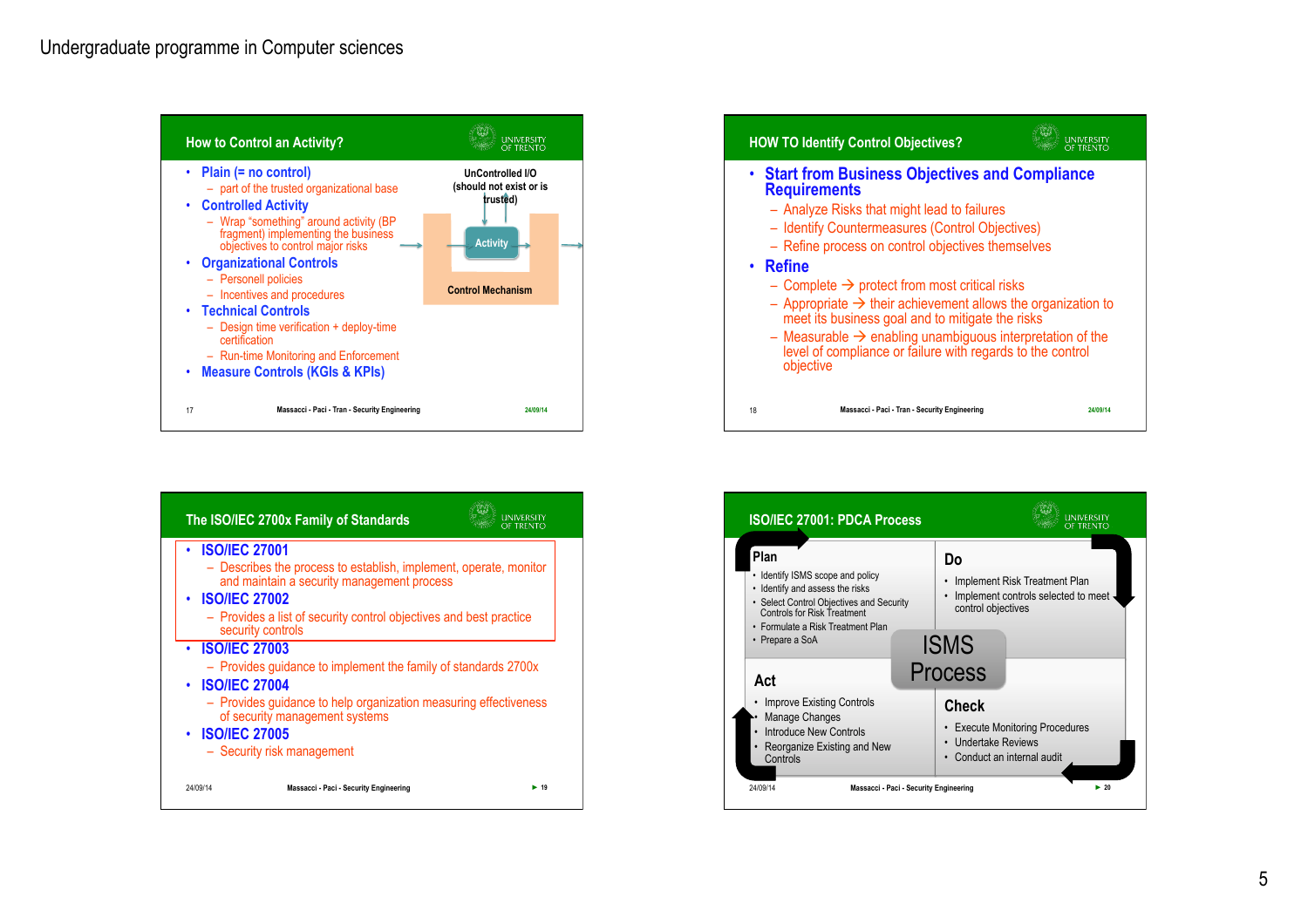

| <b>ISO/IEC 27001: Plan Phase - Define the Scope</b>                                                                                                                                                                                                                                                                                                                                                                                                                                                                                                                                                                                                                                                                                                                                                                                |  |
|------------------------------------------------------------------------------------------------------------------------------------------------------------------------------------------------------------------------------------------------------------------------------------------------------------------------------------------------------------------------------------------------------------------------------------------------------------------------------------------------------------------------------------------------------------------------------------------------------------------------------------------------------------------------------------------------------------------------------------------------------------------------------------------------------------------------------------|--|
| <b>Scope and Purpose</b><br>The company is committed to protecting its information and that of its<br>customers.<br>To achieve this goal, the company has implemented an Information Security<br>Management System in accordance with ISO/IEC 27001: 2005 and the rules<br>and regulations that are part of OSHA Public Law 91-596 84 STAT. 1950.<br>The company's ISMS is applicable to the following areas of the business:<br>Finance department<br>Internal IT systems and networks used for back-end business (such as<br>$\bullet$<br>email, timesheets, contract development and storage, and report writing)<br>(Note: IT systems and networks on which company software is developed<br>and stored are part of the Software Development ISMS. Refer to the<br>Software Development Security Manual for more information.) |  |
| Massacci - Paci - Security Engineering<br>$\blacktriangleright$ 23<br>24/09/14                                                                                                                                                                                                                                                                                                                                                                                                                                                                                                                                                                                                                                                                                                                                                     |  |
|                                                                                                                                                                                                                                                                                                                                                                                                                                                                                                                                                                                                                                                                                                                                                                                                                                    |  |



|      | 1. Scope of ISMS                                                                   |
|------|------------------------------------------------------------------------------------|
| 2.   | <b>Importance of Security for the organization</b>                                 |
| 3.   | <b>Maintaining Information Security and Information</b><br><b>Security Systems</b> |
|      | 4. Information Security Responsibility                                             |
|      | 5. Security Awareness Training and Education                                       |
| 6.   | <b>Reporting on Security Incidents</b>                                             |
|      | <b>7. Virus Control</b>                                                            |
|      | 8. Organization Information Classification                                         |
| 9. . | <b>Safeguarding of Organization's Records</b>                                      |
|      | <b>10. Data Protection</b>                                                         |
|      | <b>11. Access Control</b>                                                          |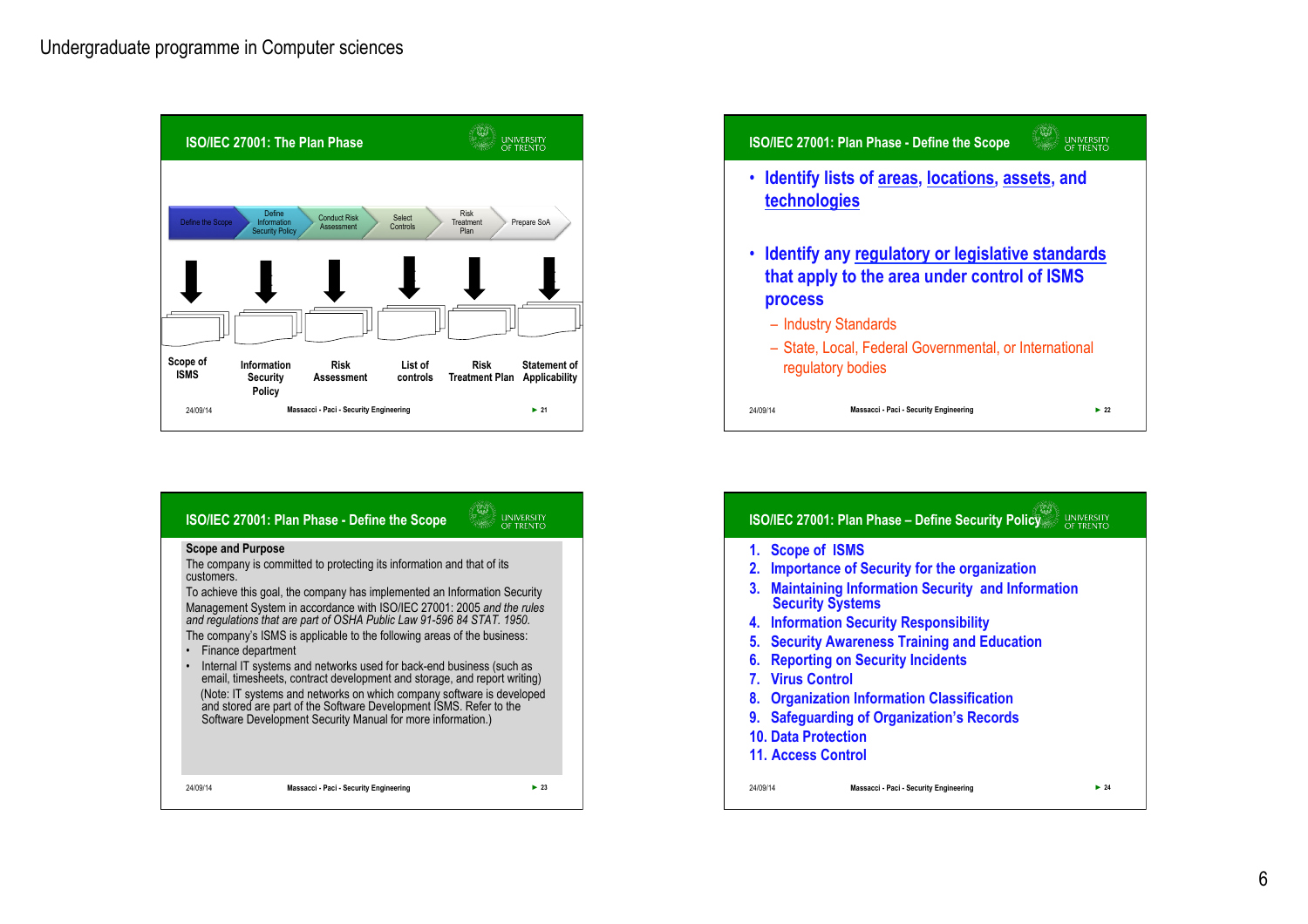





| <b>ISO/IEC 27001: Plan Phase - Risk Treatment Plan</b> |         |          |                                        |         |                                |   | <b>UNIVERSITY</b><br>OF TRENTO |                          |
|--------------------------------------------------------|---------|----------|----------------------------------------|---------|--------------------------------|---|--------------------------------|--------------------------|
|                                                        |         |          |                                        |         |                                |   |                                |                          |
| Asset                                                  | Ref. N° | Priority | Treatment                              | Options | Risk Factor<br>After Treatment | ۴ | Intial<br>Responsability       | TimeTable                |
|                                                        |         |          |                                        |         |                                |   |                                |                          |
|                                                        |         |          |                                        |         |                                |   |                                |                          |
| 24/09/14                                               |         |          | Massacci - Paci - Security Engineering |         |                                |   |                                | $\blacktriangleright$ 28 |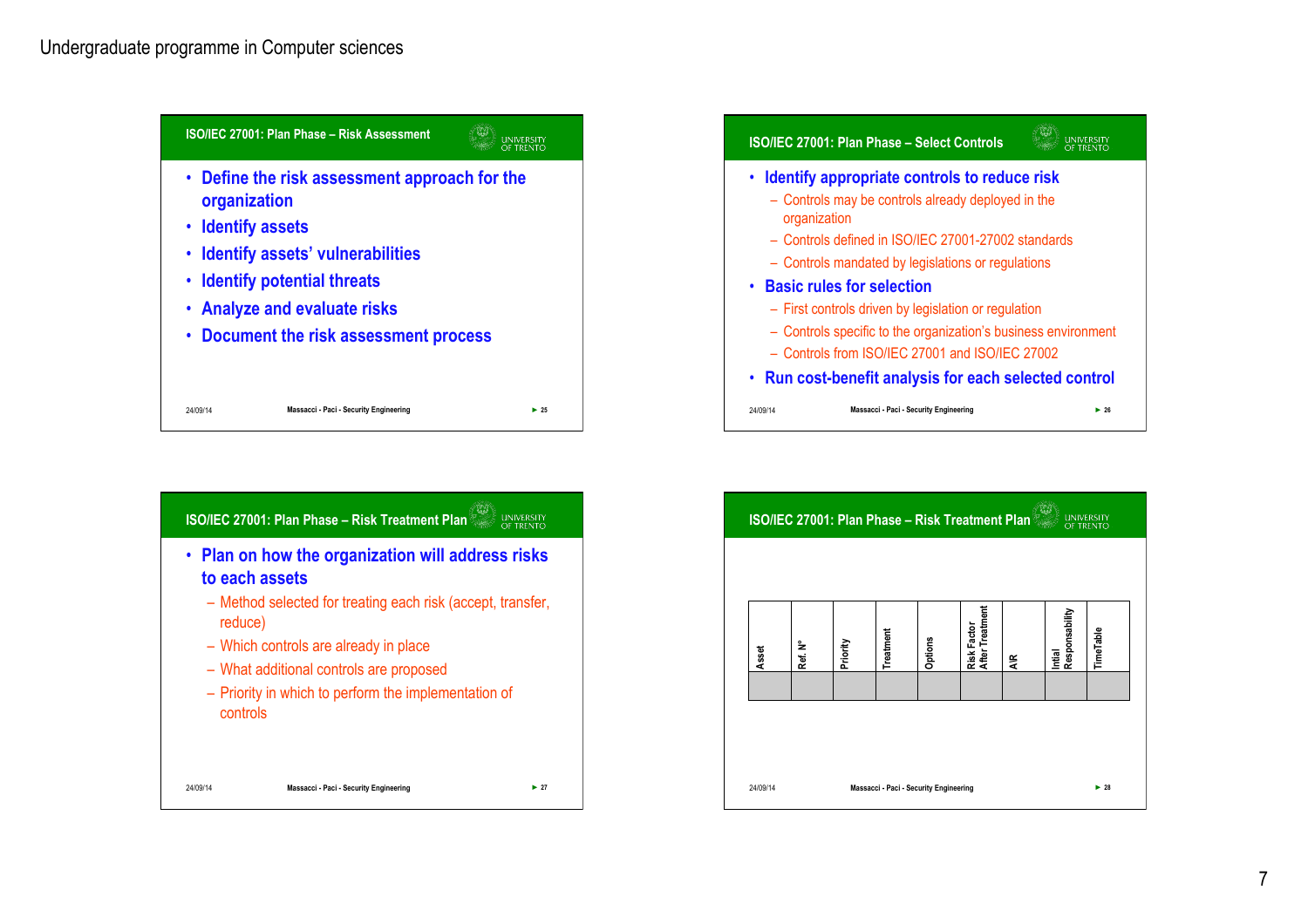



| Control  | <b>Description</b>                                                                                               | Implement | <b>Justify</b> | Procedure<br>Approach                                 |
|----------|------------------------------------------------------------------------------------------------------------------|-----------|----------------|-------------------------------------------------------|
| A.10.7.2 | A paper shredder<br>has been added.<br>New process for<br>secure disposal<br>of media has<br>been<br>implemented | Fully     |                | Please refer to<br>the control and<br>policy document |

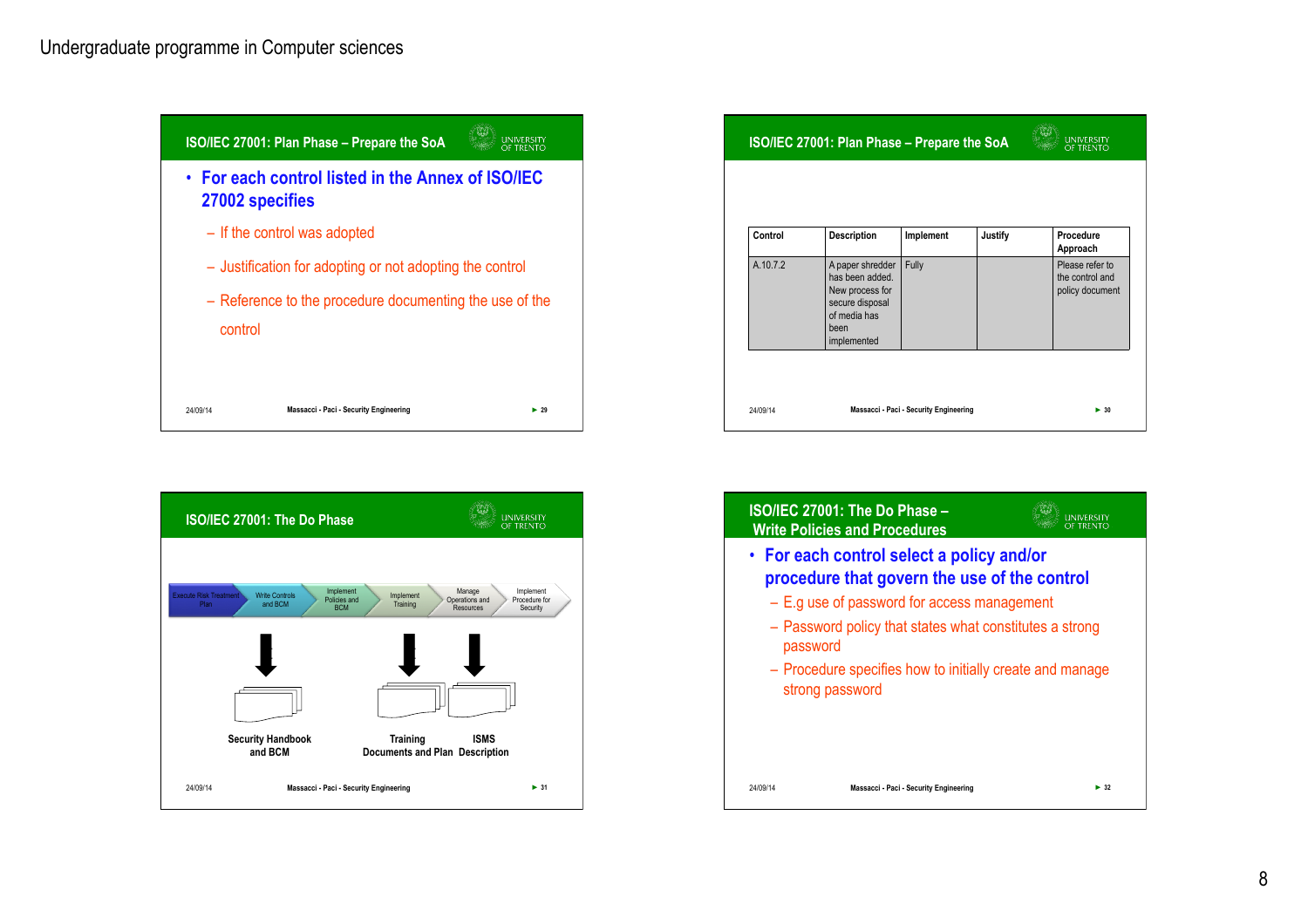



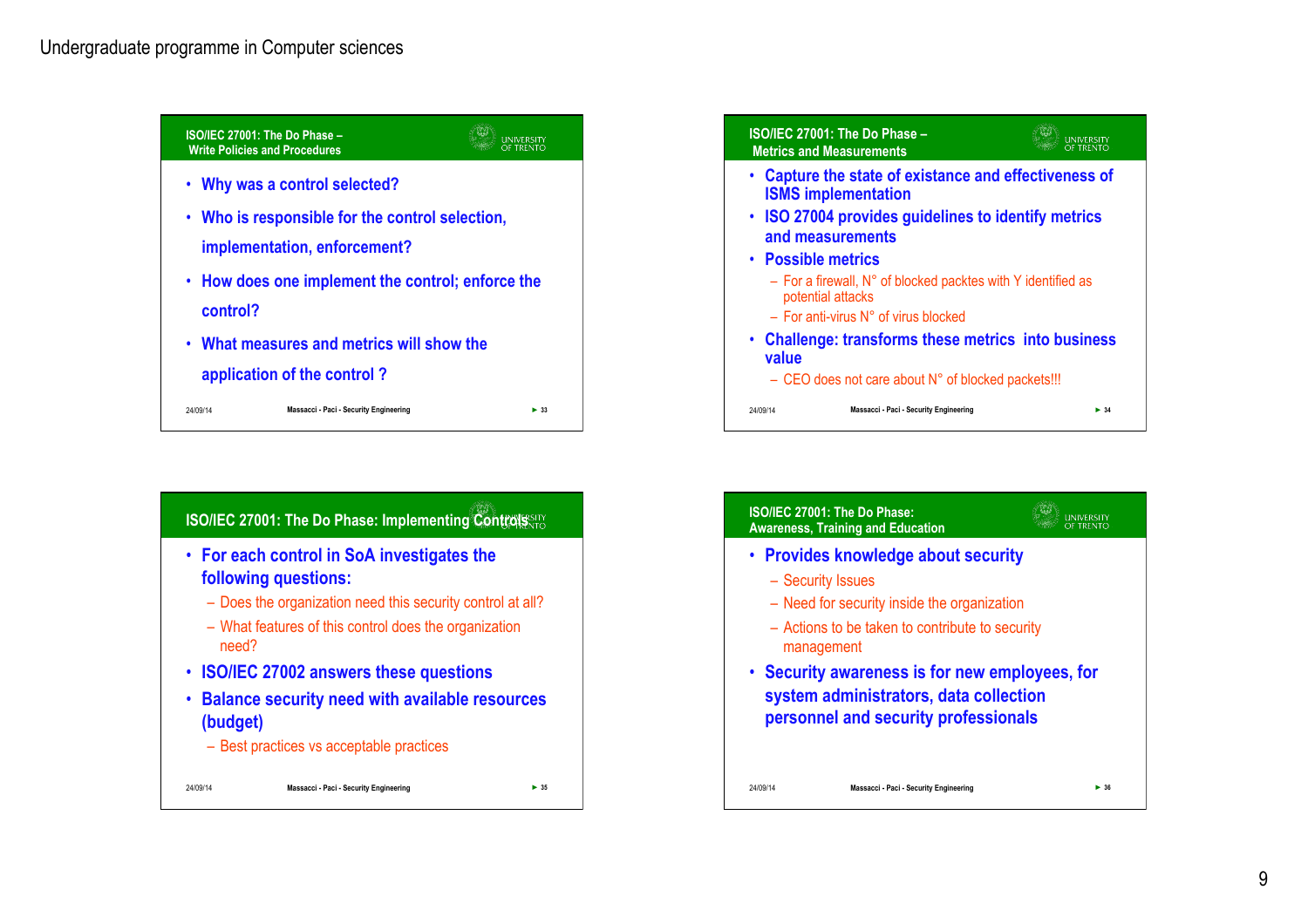





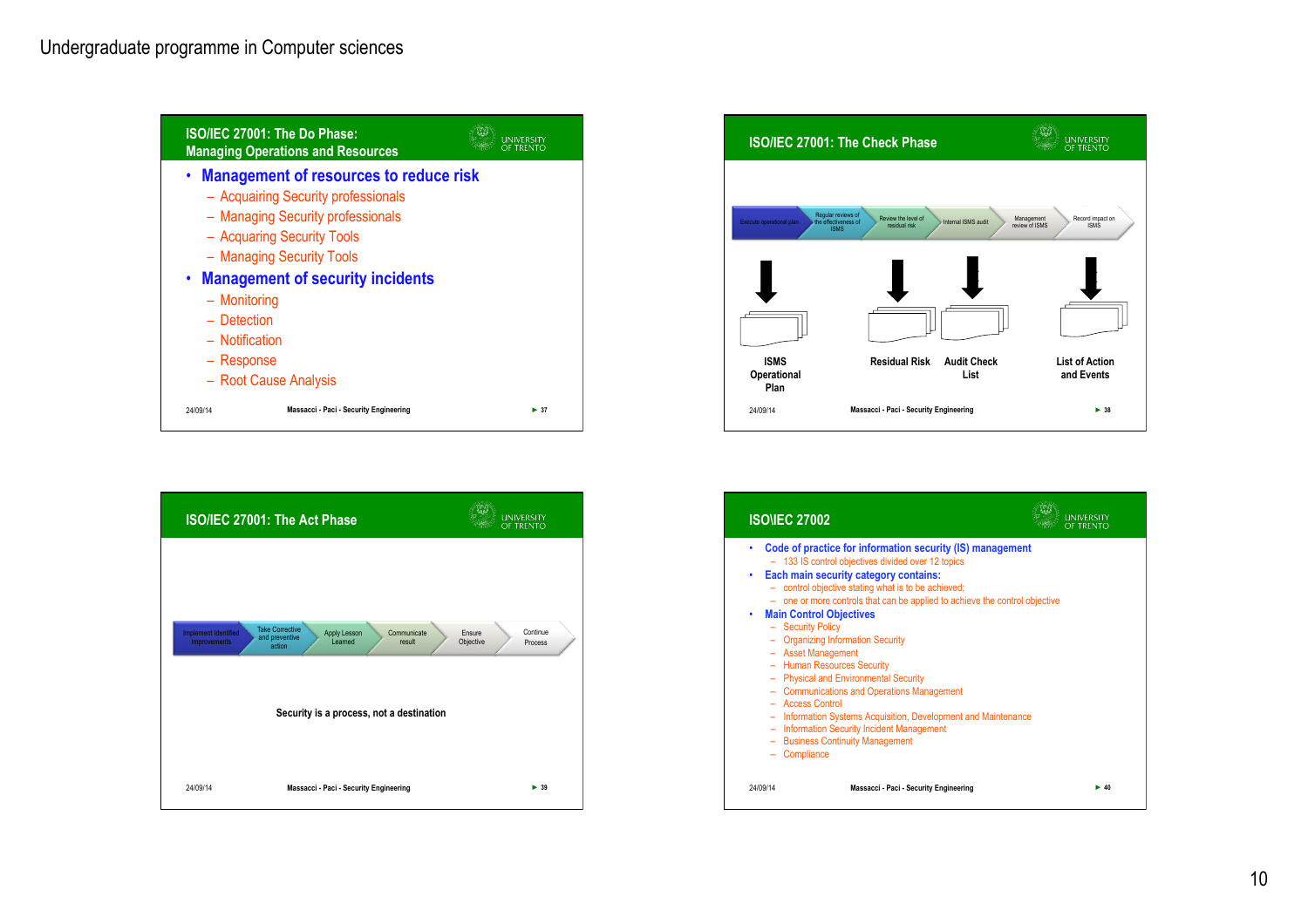





UNIVERSITY